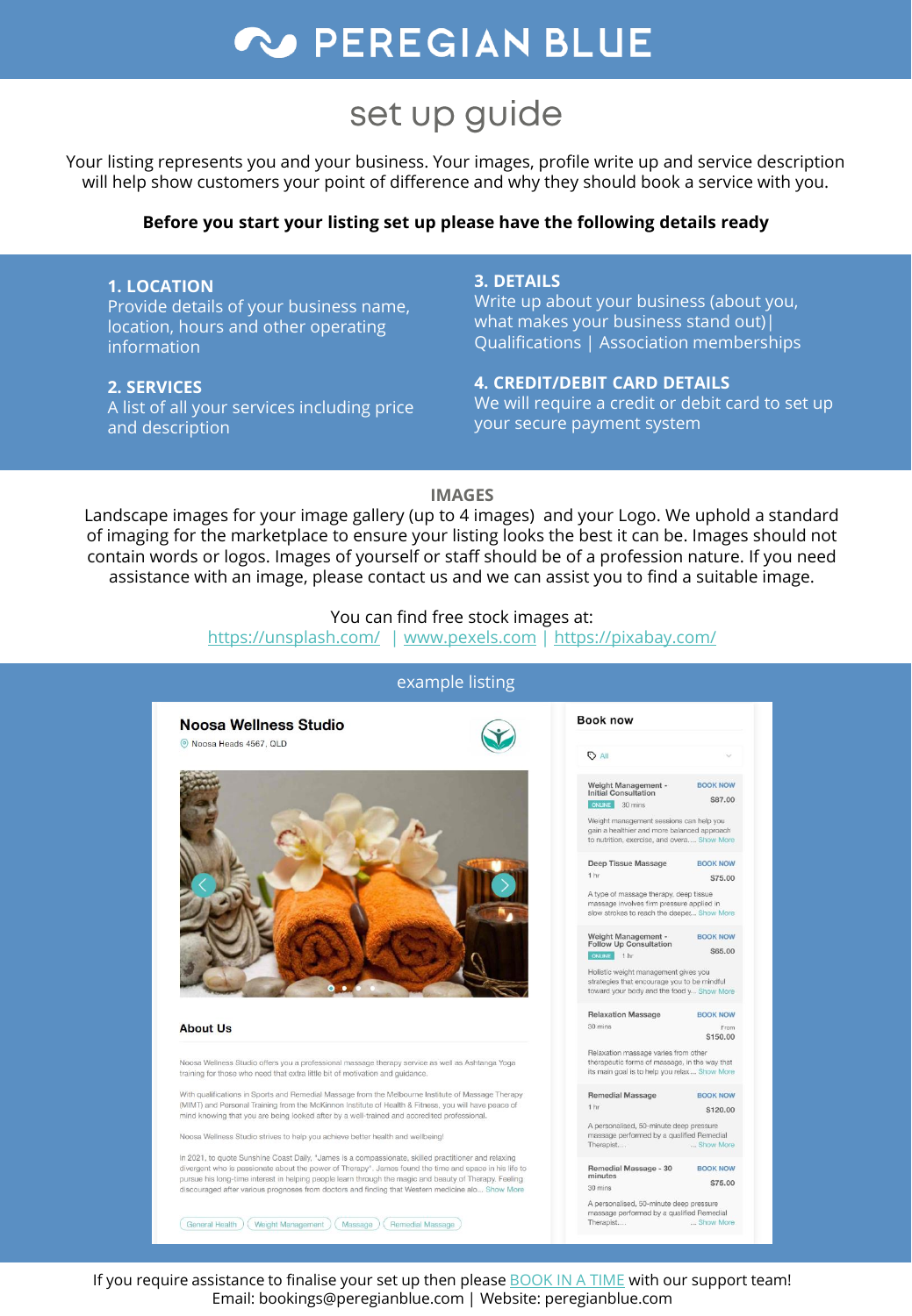## 'about us' tips

#### What makes your business stand out? Here are a few tips to help show your potential customers what you offer:

#### **APPROACHABLE**

Be warm, approachable, energetic and interesting in your introduction.

#### **BENEFICIAL**

"What's in it for me?" (WIIFM) question. Let them know your benefits, how will you help and the value you deliver.

#### **WHY**

Why did you decide to be become a practitioner? Why are you passionate about your chosen therapies/s

#### **UNIQUE**

Is there anything unique or specialised about you or your business? Support a cause, involved in a project or write a blog?

#### **ABOUT US (Example)**

Noosa Wellness Studio offers you a professional massage therapy service as well as Ashtanga Yoga training for those who need that extra little bit of motivation and guidance.

With qualifications in Sports and Remedial Massage from the Melbourne Institute of Massage Therapy (MIMT) and Personal Training from the McKinnon Institute of Health & Fitness, you will have peace of mind knowing that you are being looked after by a well-trained and accredited professional.

Noosa Wellness Studio strives to help you achieve better health and wellbeing!

In 2021, to quote Sunshine Coast Daily, "James is a compassionate, skilled practitioner and relaxing divergent who is passionate about the power of Therapy". James found the time and space in his life to pursue his long-time interest in helping people learn through the magic and beauty of Therapy. Feeling discouraged after various prognoses from doctors and finding that Western medicine alone was unsuccessful in treating his ongoing health concerns, James was prompted to turn towards his selfless nature and fully engage in giving to the community. As a Qualified Therapist specialised in offering adaptive and innovative ways to engage the individual, online or in-person, James sessions are accessible to all young and old who are willing to open their mind to the new medium of creativity and transformation

Individuals require a 15 minute, one on one consultation before attending a 'general' session. This is in the best interest of allowing that individual to feel prepared and if an online session what to have handy.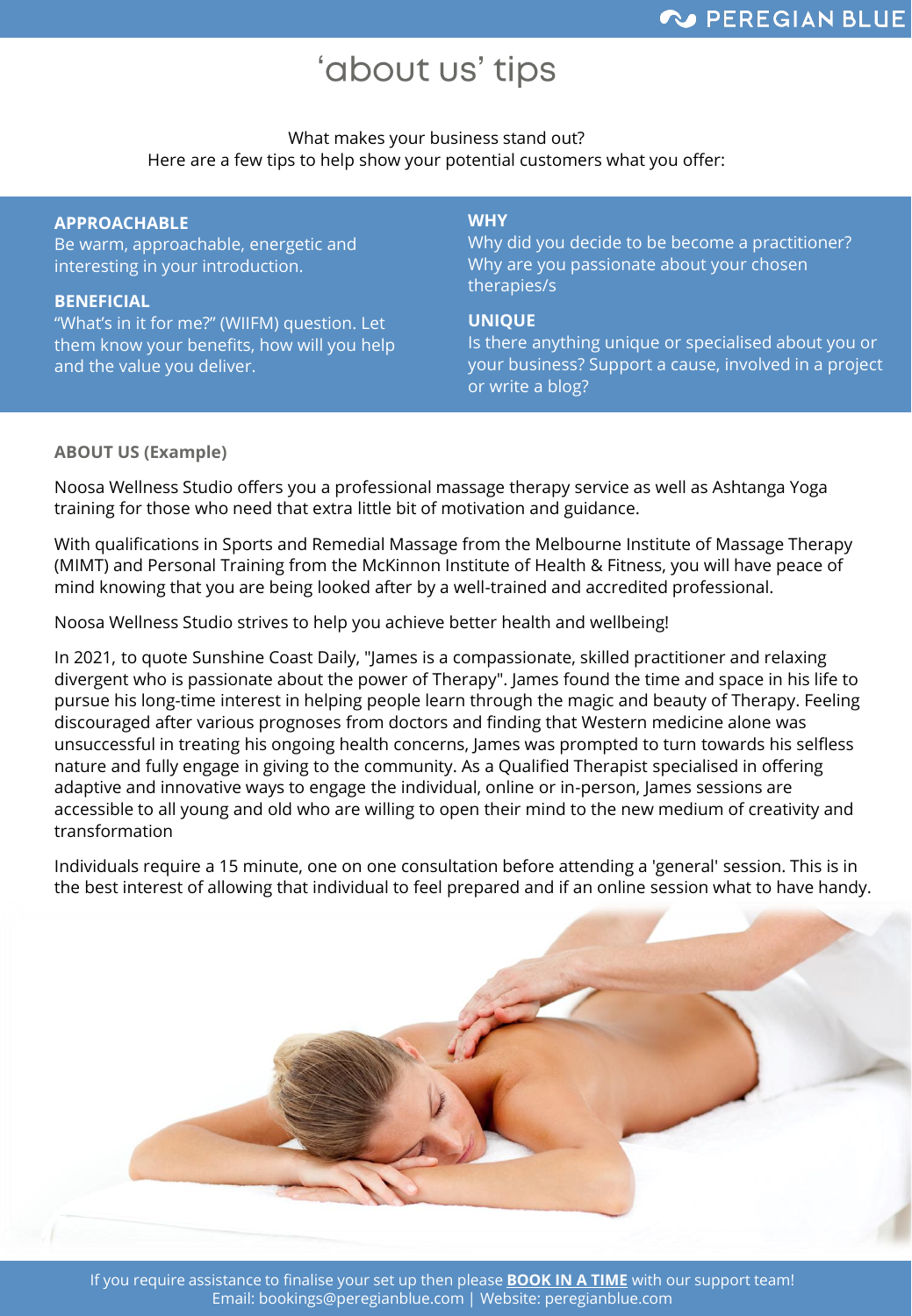

# **SERVICE SET UP GUIDE**



#### **NOTE:**

#### **CORPORATE PARTNERS**

Once your listing is completed on peregianblue.com, you will automatically gain access to millions of new potential customers from our corporate partners; Woolworths Healthylife, NRMA, Westpac, Perkbox, St George and Bank of Melbourne. If you would like to opt out from Corporate Partner listings please email us at bookings@peregianblue.com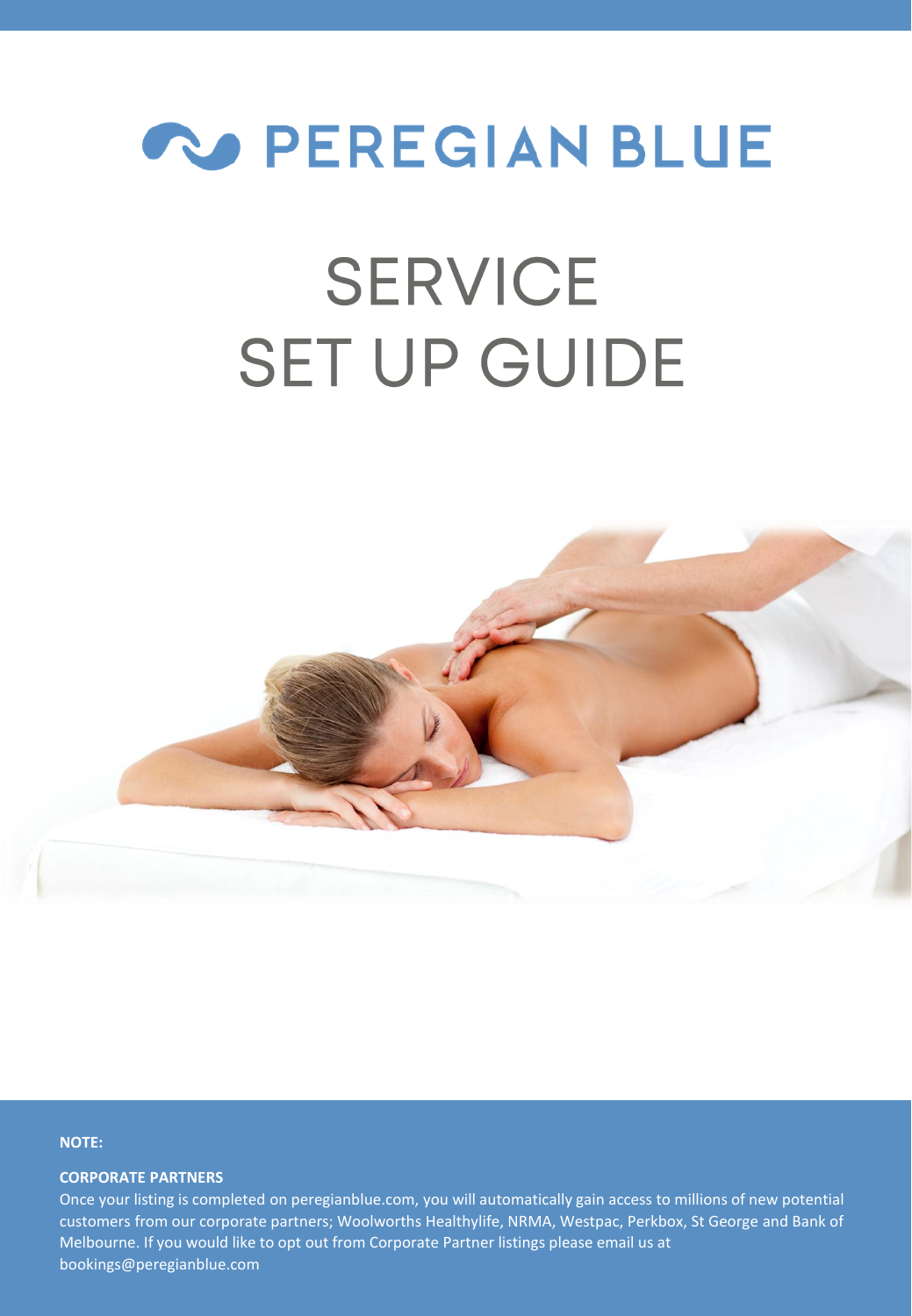When adding a service name please always use the service name and type.

| <b>CORRECT</b><br>Deep Tissue Massage<br>Acupuncture - Initial Session<br>Deep Tissue Massage (Student)                                                                                                                                                                | NΟ<br>X Massage<br>X Initial Session or Acupuncture<br>X Student Massage                                                                                                        |
|------------------------------------------------------------------------------------------------------------------------------------------------------------------------------------------------------------------------------------------------------------------------|---------------------------------------------------------------------------------------------------------------------------------------------------------------------------------|
|                                                                                                                                                                                                                                                                        | <b>Add New Service</b>                                                                                                                                                          |
| Name of service<br>Add your service name<br>Location type Physical O Online O Mobile Is your service in house, online or mobile<br>Does this service have options? ( ) Yes <a></a>                                                                                     | Click here to add more details<br>More details                                                                                                                                  |
| How far out can customers book?<br>Start<br>End                                                                                                                                                                                                                        | Category not required at this stage<br>None<br>Category (optional)<br>Add new category                                                                                          |
| 13/07/21<br>茴<br>画                                                                                                                                                                                                                                                     | <b>Choose Category</b>                                                                                                                                                          |
| Description<br>$\sim$ B $I$ U $\sigma$ 14 $\sim$<br>$\mathbf{A}$ $\mathbf{v}$<br>⊕ 田 温 三 ▼<br>Description<br>What are the benefits and what to expect<br>during the service will assist the customer<br>to make an informed choice and book<br>your service instantly. | Image upload <b>A</b><br>×<br>1 Upload new image<br>$\left  \frac{1}{2} \right $<br>or drag and drop a new image here.<br>Remove image<br>Upload an image suited to the service |
| How long is the service<br>Duration<br>0 hrs<br>0 mins                                                                                                                                                                                                                 | Disregard these options at this stage<br>Hide price<br>Display as sale price<br>Price<br>Price of the service<br>S<br>0                                                         |
| Hide advanced settings<br>Multiple sessions (9)<br>Invisible Online<br>Booking type <b>A</b><br><b>Instant booking</b>                                                                                                                                                 | O Yes O No Choose 'yes' if the service is for multiple sessions or pass (see next page)<br>$\checkmark$                                                                         |
|                                                                                                                                                                                                                                                                        |                                                                                                                                                                                 |

Choose and 'Instant Booking' or 'Booking Request'

Instant booking allows customers to book and receive an instant email confirmation. *Booking Request* will require you to accept or decline the booking via an email request. Once accepted, a confirmation email will be sent to the customer, if declined the customer will be notified via email and promoted to request another time and/or date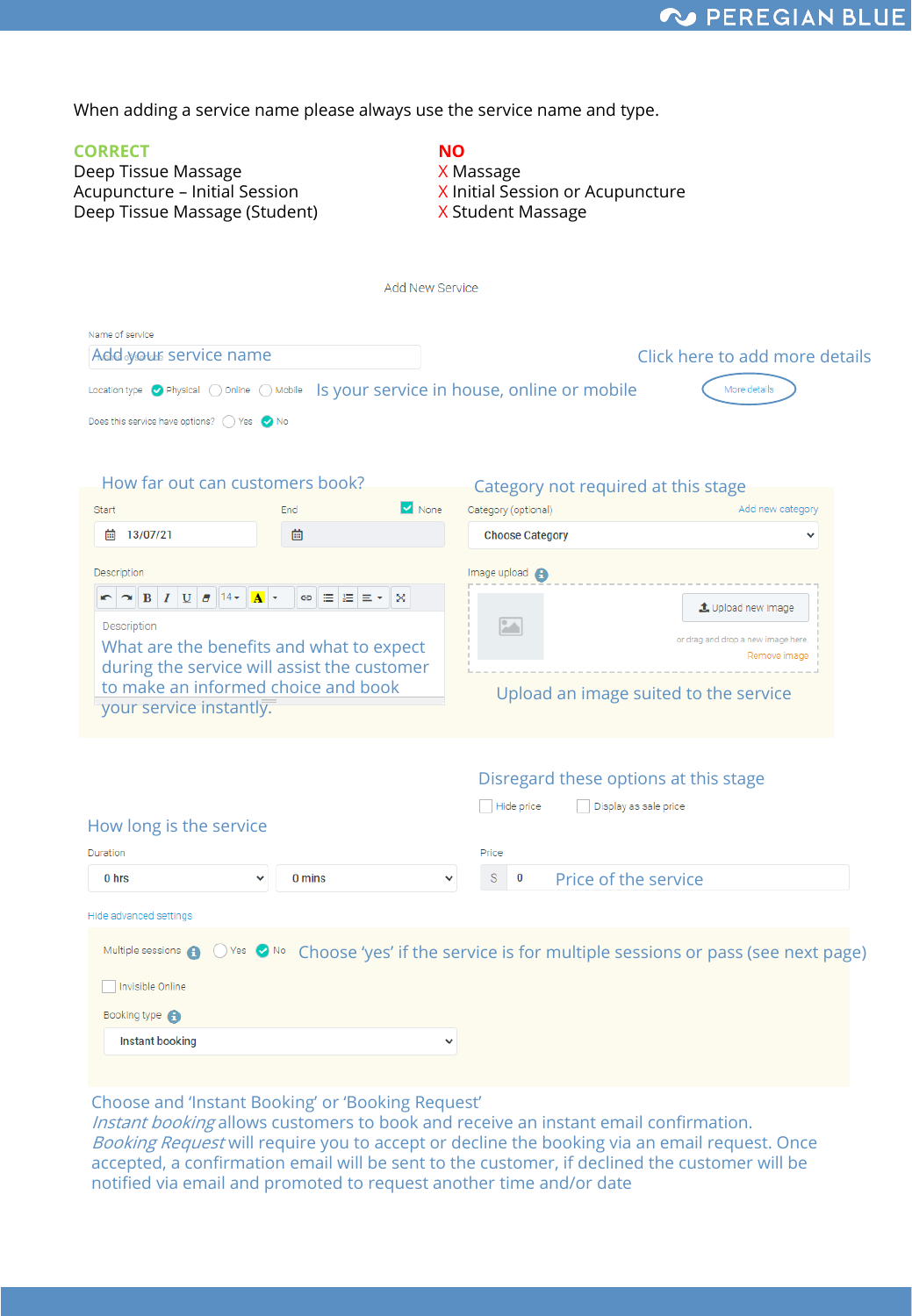## V PEREGIAN BLUE

ī.

| Hide advanced settings                                                                                          |                              |                                                                                                               |                |
|-----------------------------------------------------------------------------------------------------------------|------------------------------|---------------------------------------------------------------------------------------------------------------|----------------|
| Multiple sessions <b>A</b> Yes No                                                                               |                              | Add an expiry (time is form<br>date of first booking time/date)                                               |                |
| Number of sessions  Choose number of sessions                                                                   |                              | Timeframe for completion                                                                                      |                |
| unlimited                                                                                                       | $\checkmark$                 | 1                                                                                                             | months         |
| Invisible Online                                                                                                |                              |                                                                                                               |                |
|                                                                                                                 |                              | Once you have created the initial service then click the edit button for more options                         |                |
| Yoga Class - Casual Pass                                                                                        | 01:00                        | \$70.00                                                                                                       |                |
| <b>GENERAL</b><br>Allocate yourself or a staff member to the service<br>Assign staff to this service @ Ves O No | <b>STAFF &amp; RESOURCES</b> | <b>AVAILABILITY</b><br><b>BOOKING PREFERENCES</b><br>Assign resources to this service A<br>$() Yes$ $\vee$ No |                |
| Assigned staff - Noosa Heads                                                                                    | + New staff                  | Assigned resources - Noosa Heads                                                                              | + New resource |
| Jemma, James, Grace ▼                                                                                           |                              | Please select ▼                                                                                               |                |
| Assigned staff - Sunrise Beach                                                                                  | + New staff                  | Assigned resources - Sunrise Beach                                                                            | + New resource |
| Kiera, Alex $\blacktriangledown$                                                                                |                              | + New resource                                                                                                |                |
|                                                                                                                 |                              |                                                                                                               |                |
| Staff names not visible to customers                                                                            |                              |                                                                                                               |                |
| Number of staff required for this service                                                                       |                              |                                                                                                               |                |
| 1                                                                                                               |                              |                                                                                                               |                |

|                    | <b>GENERAL</b> | <b>STAFF &amp; RESOURCES</b> | <b>AVAILABILITY</b> | <b>BOOKING PREFERENCES</b>                                                                |
|--------------------|----------------|------------------------------|---------------------|-------------------------------------------------------------------------------------------|
| Booking resolution |                | Starting time (optional)     |                     | Specify the book resolution. Eg If you only allow bookings on the hour then select 1 hour |
| 30 minutes         | $\checkmark$   | <b>Not Selected</b>          |                     | If First bookable times of time                                                           |

|         | BLOCK-OUT TIMES <b>C</b> |         |         |         |         |         |                                       |
|---------|--------------------------|---------|---------|---------|---------|---------|---------------------------------------|
|         | Mon                      | Tue     | Wed     | Thu     | Fri     | Sat     | Sun                                   |
|         | All day                  | All day | All day | All day | All day | All day | $\blacktriangle$<br>All day<br>$\sim$ |
| 9am     |                          |         |         |         |         |         |                                       |
|         |                          |         |         |         |         |         |                                       |
| 9:30am  |                          |         |         |         |         | .       |                                       |
|         |                          |         |         |         |         |         |                                       |
| 10am    |                          |         |         |         |         |         |                                       |
|         |                          |         |         |         |         |         |                                       |
| 10:30am |                          |         |         |         |         |         |                                       |
|         |                          |         |         |         |         |         |                                       |
| 11am    |                          |         |         |         |         |         |                                       |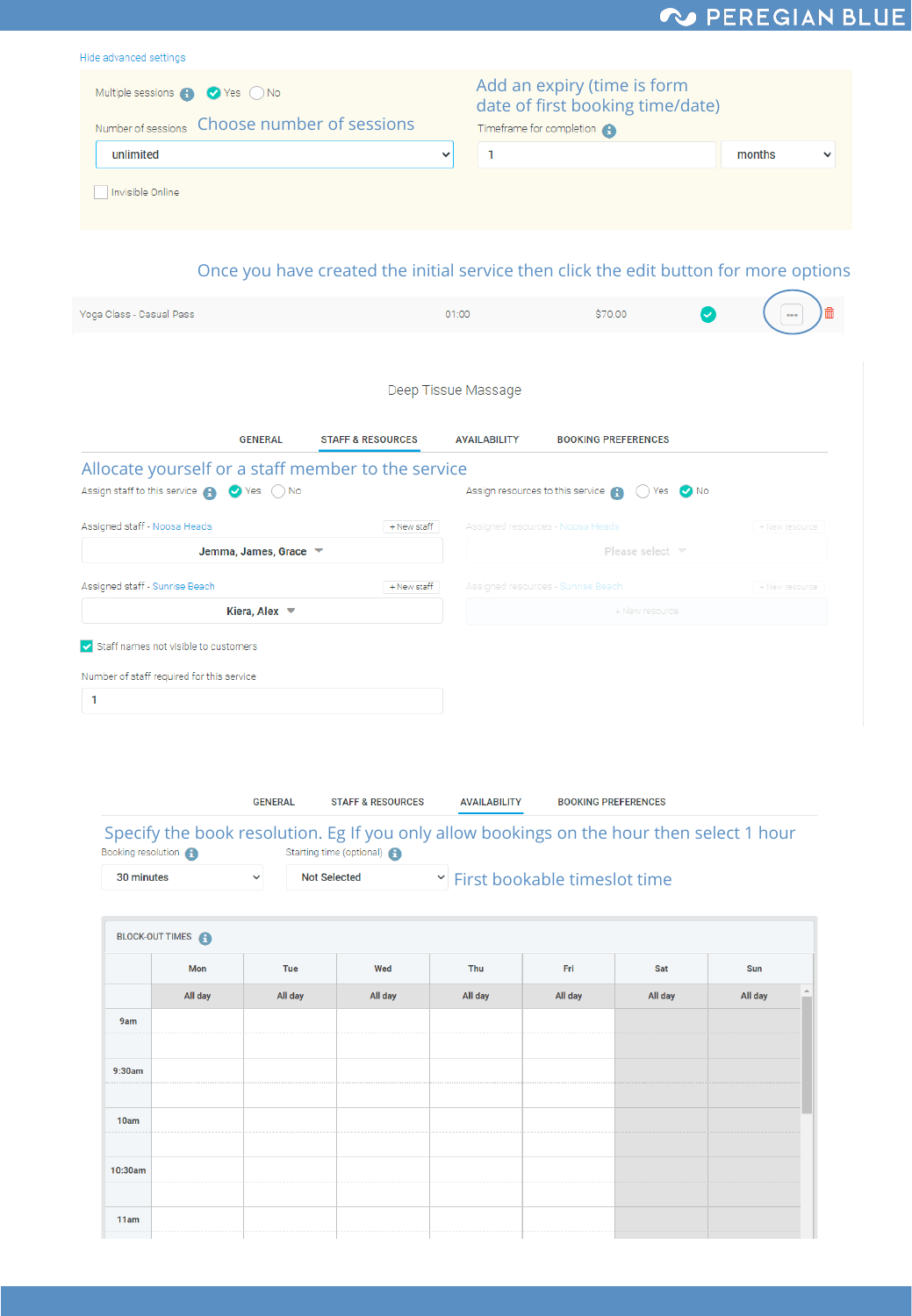### V PEREGIAN BLUE

|                                 | <b>GENERAL</b>                                                                                   | <b>STAFF &amp; RESOURCES</b> | <b>AVAILABILITY</b> | <b>BOOKING PREFERENCES</b>                                  |              |
|---------------------------------|--------------------------------------------------------------------------------------------------|------------------------------|---------------------|-------------------------------------------------------------|--------------|
|                                 |                                                                                                  |                              |                     |                                                             |              |
| Select your                     | <b>BOOKING SETTINGS</b>                                                                          |                              |                     |                                                             |              |
| booking cut<br>off time for     | Booking cut-off time                                                                             |                              |                     | Allowable cancellation time <b>@Cancellation time frame</b> |              |
| clients to                      | <b>None</b>                                                                                      | $\checkmark$                 | 48 hours            |                                                             | $\checkmark$ |
| book a<br>service               | Booking Time Frame                                                                               |                              |                     |                                                             |              |
|                                 | 365                                                                                              | days                         |                     | time frame in advance when a<br>customer can book a service |              |
|                                 | PAYMENT SETTINGS                                                                                 |                              |                     |                                                             |              |
|                                 | Accept online payments for this service $\bigcirc$ Yes $\bigcirc$ No                             |                              |                     |                                                             |              |
|                                 | Your payment gateway is not set up yet. To set up your payment gateway, click here.<br>$\bullet$ |                              |                     |                                                             |              |
|                                 |                                                                                                  |                              |                     |                                                             | Less details |
|                                 | <b>BOOKING FORM</b>                                                                              |                              |                     |                                                             |              |
|                                 | Add custom fields to your booking form $\bigcap_{n=1}^{\infty}$ (c) Yes $\bigcirc$ No            |                              |                     |                                                             |              |
|                                 | <b>CUSTOMER CONFIRMATION</b>                                                                     |                              |                     |                                                             |              |
| This message                    | Additional message for customer (2000 characters max) A                                          |                              |                     |                                                             |              |
| will be<br>displayed            | Additional message for customer (2000 characters max)                                            |                              |                     |                                                             |              |
| with the<br>booking             | <b>CALENDAR SETTINGS</b>                                                                         |                              |                     |                                                             |              |
| confirmation.<br>Eg what to     | Service Colour Code                                                                              |                              |                     |                                                             |              |
| bring, wear or<br>do before the | $200 \times 200$                                                                                 |                              |                     |                                                             |              |
| service                         | Require Check-in?<br>$() Yes$ $' No$                                                             |                              |                     |                                                             |              |